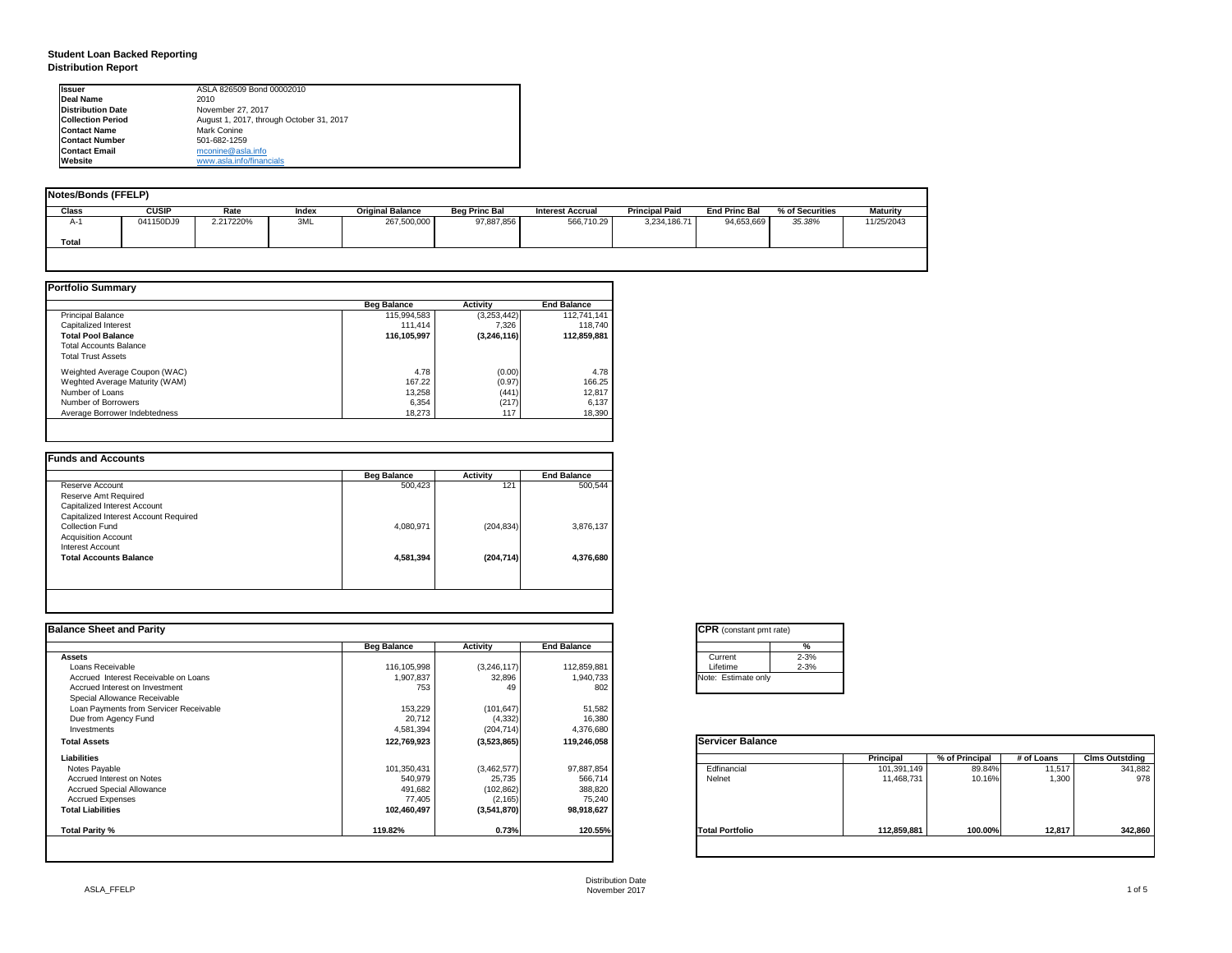### **Student Loan Backed Reporting Distribution Report**

### **Delinquency Status**

|                                 | # of Loans       |                  | <b>Principal</b> |               | % of Principal   |               | <b>WAC</b>       |               | <b>WARM</b>      |               |
|---------------------------------|------------------|------------------|------------------|---------------|------------------|---------------|------------------|---------------|------------------|---------------|
|                                 | <b>Beginning</b> | <b>Ending</b>    | <b>Beginning</b> | <b>Ending</b> | <b>Beginning</b> | <b>Ending</b> | <b>Beginning</b> | <b>Ending</b> | <b>Beginning</b> | <b>Ending</b> |
| In School                       | 11               |                  | 29,508           | 18,133        | 0.03%            | 0.02%         | 4.41             | 4.44          | 112.20           | 113.10        |
| Grace                           |                  |                  | 11,756           | 22,130        | 0.01%            | 0.02%         | 5.79             | 5.01          | 119.91           | 115.26        |
| Need to add Nelnet<br>Repayment |                  |                  |                  |               |                  |               |                  |               |                  |               |
| Current                         | 10,142           | 9,228            | 93,178,231       | 86,209,189    | 80.25%           | 76.39%        | 4.71             | 4.68          | 169.79           | 170.36        |
| 31-60 Days Delinquent           | 179              | 465              | 1,404,767        | 3,219,454     | 1.21%            | 2.85%         | 5.67             | 4.93          | 149.62           | 147.04        |
| 61-90 Days Delinquent           | 172              | 593              | 1,163,295        | 4,438,995     | 1.00%            | 3.93%         | 5.12             | 5.05          | 140.42           | 149.26        |
| 91-120 Days Delingent           | 145              | 74               | 1,007,282        | 473,691       | 0.87%            | 0.42%         | 4.82             | 5.21          | 162.92           | 134.90        |
| 121-180 Days Delinquent         | 140              | 153              | 1,080,455        | 1,296,756     | 0.93%            | 1.15%         | 5.07             | 5.51          | 155.64           | 138.55        |
| 181-270 Days Delinquent         | 94               | 115 <sub>1</sub> | 852,713          | 1,091,591     | 0.73%            | 0.97%         | 4.56             | 5.02          | 143.70           | 173.24        |
| 271+ Days Delinquent            | 43               | 43               | 519,197          | 341,194       | 0.45%            | 0.30%         | 5.74             | 5.09          | 133.06           | 129.77        |
| <b>Total Repayment</b>          | 10,915           | 10,671           | 99,205,942       | 97,070,870    | 85.44%           | 86.01%        | 4.73             | 4.72          | 168.62           | 168.06        |
| Forbearance                     | 1,276            | 1,118            | 10,404,465       | 9,705,367     | 8.96%            | 8.60%         | 5.06             | 5.08          | 159.90           | 158.79        |
| Deferment                       | 1,011            | 970              | 6,111,820        | 5,700,520     | 5.26%            | 5.05%         | 5.13             | 5.15          | 154.86           | 149.36        |
| Claims in Progress              | 38               | 41               | 342,508          | 342,860       | 0.29%            | 0.30%         | 5.21             | 5.09          | 211.87           | 153.71        |
| <b>Claims Denied</b>            |                  |                  |                  |               |                  |               |                  |               |                  |               |
| <b>Total Portfolio</b>          | 13,258           | 12,817           | 116,105,998      | 112,859,881   | 100.00%          | 100.00%       | 4.78             | 4.78          | 166.56           | 166.25        |

|                                             |                  | # of Loans    |                  | <b>Principal</b> | % of Principal   |               | <b>WAC</b>       |               | <b>WARM</b>      |               |
|---------------------------------------------|------------------|---------------|------------------|------------------|------------------|---------------|------------------|---------------|------------------|---------------|
|                                             | <b>Beginning</b> | <b>Ending</b> | <b>Beginning</b> | <b>Ending</b>    | <b>Beginning</b> | <b>Ending</b> | <b>Beginning</b> | <b>Ending</b> | <b>Beginning</b> | <b>Ending</b> |
| Current                                     | 10,142           | 9,228         | 93,178,231       | 86,209,189       | 93.92%           | 89.27%        | 4.71             | 4.68          | 169.79           | 170.36        |
| 31-60 Days Delinquent                       | 179              | 465           | 1,404,767        | 3,219,454        | 1.42%            | 2.84%         | 5.67             | 4.93          | 149.62           | 147.04        |
| 61-90 Days Delinquent<br>Need to add Nelnet | 172              | 593           | 1,163,295        | 4,438,995        | 1.17%            | 4.78%         | 5.12             | 5.05          | 140.42           | 149.26        |
| 91-120 Days Delingent                       | 145              |               | 1,007,282        | 473,691          | 1.02%            | 0.46%         | 4.82             | 5.21          | 162.92           | 134.90        |
| 121-180 Days Delinquent                     | 140              | 153           | 1,080,455        | 1,296,756        | 1.09%            | 1.09%         | 5.07             | 5.51          | 155.64           | 138.55        |
| 181-270 Days Delinquent                     |                  | 115           | 852,713          | 1,091,591        | 0.86%            | 1.17%         | 4.56             | 5.02          | 143.70           | 173.24        |
| 271+ Days Delinquent                        | 43               |               | 519,197          | 341,194          | 0.52%            | 0.39%         | 5.74             | 5.09          | 133.06           | 129.77        |
| <b>Total Portfolio in Repayment</b>         | 10,915           | 10,671        | 99,205,942       | 97,070,870       | 100.00%          | 100.00%       | 4.73             | 4.72          | 168.62           | 168.06        |

| Portfolio by Loan Type                  |                  |               |                  |               |                  |               |                  |        |                  |        |
|-----------------------------------------|------------------|---------------|------------------|---------------|------------------|---------------|------------------|--------|------------------|--------|
|                                         | # of Loans       |               | <b>Principal</b> |               | % of Principal   |               | <b>WAC</b>       |        | <b>WARM</b>      |        |
|                                         | <b>Beginning</b> | <b>Ending</b> | <b>Beginning</b> | <b>Ending</b> | <b>Beginning</b> | <b>Ending</b> | <b>Beginning</b> | Ending | <b>Beginning</b> | Ending |
| <b>Subsidized Consolidation Loans</b>   | 3,732            | 3,638         | 44,973,281       | 44,274,463    | 38.73%           | 39.23%        | 4.93             | 4.92   | 161.39           | 160.23 |
| <b>Unsubsidized Consolidation Loans</b> | 3,638            | 3,557         | 54,274,470       | 52,491,964    | 46.75%           | 46.51%        | 4.84             | 4.83   | 185.20           | 184.13 |
| <b>Subsidized Stafford Loans</b>        | 3,737            | 3,620         | 8,785,794        | 8,431,154     | 7.57%            | 7.47%         | 4.00             | 4.00   | 118.61           | 117.46 |
| <b>Unsubsidized Stafford Loans</b>      | 2,041            | 1,911         | 7,635,046        | 7,234,597     | 6.58%            | 6.41%         | 4.30             | 4.29   | 134.36           | 134.04 |
| PLUS/GradPLUS Loans                     | 107              | 89            | 423,227          | 413,523       | 0.36%            | 0.37%         | 7.14             | 7.04   | 85.16            | 87.54  |
| <b>SLS Loans</b>                        |                  |               | 14,180           | 14,180        | 0.01%            | 0.01%         | 4.33             | 4.33   | 120.19           | 143.21 |
| <b>Total Portfolio</b>                  | 13,258           | 12,817        | 116,105,998      | 112,859,881   | 100.00%          | 100.00%       | 4.78             | 4.78   | 167.22           | 166.25 |

# **Portfolio by Program Type** Graduate / 4-Year Loans 11,607 11,264 107,403,903 104,292,127 92.51% 92.41% 4.74 4.73 169.37 168.34 2-Year Loans 1,426 | 1,344 | 6,633,133 | 5.80% | 5.38 | 5.40 | 136.33 | 135.91 Proprietary / Technical / Vocational Loans 176 | 1,007,174 | 980,968 | 0.87% | 5.37 | 144.27 | 144.27 | 144.82 Unknown (Consolidation) Loans 33 | 959,782 | 0.83% | 4.76 | 4.75 | 167.83 | 170.50 Other Loans<br>Total Portfolio **Total Portfolio 13,258 12,817 116,105,998 112,859,881 100.00% 100.00% 4.78 4.78 167.22 166.25**

| # of Loans       |               | <b>Principal</b> |               | % of Principal   |               | <b>WAC</b>       |               | <b>WARM</b>      |        |
|------------------|---------------|------------------|---------------|------------------|---------------|------------------|---------------|------------------|--------|
| <b>Beginning</b> | <b>Ending</b> | <b>Beginning</b> | <b>Ending</b> | <b>Beginning</b> | <b>Ending</b> | <b>Beginning</b> | <b>Ending</b> | <b>Beginning</b> | Ending |
| 11,607           | 1,264         | 107,403,903      | 104,292,127   | 92.51%           | 92.41%        | 4.74             | 4.73          | 169.37           | 168.34 |
| ,426             | 1,344         | 6,735,139        | 6,663,134     | 5.80%            | 5.90%         | 5.38             | 5.40          | 136.33           | 135.91 |
| 188              | 176           | 1,007,174        | 980,968       | 0.87%            | 0.87%         | 5.37             | 5.37          | 144.27           | 144.82 |
| 37               | 33            | 959,782          | 923,652       | 0.83%            | 0.82%         | 4.76             | 4.75          | 167.83           | 170.50 |
| 13,258           | 12,817        | 116,105,998      | 112,859,881   | 100.00%          | 100.00%       | 4.78             | 4.78          | 167.22           | 166.25 |

|                        |                  | # of Loans    |                  | <b>Principal</b> |                  | % of Principal |  |
|------------------------|------------------|---------------|------------------|------------------|------------------|----------------|--|
|                        | <b>Beginning</b> | <b>Ending</b> | <b>Beginning</b> | <b>Ending</b>    | <b>Beginning</b> | <b>Ending</b>  |  |
| <b>Fixed Loans</b>     | 8,451            | 8,283         | 92,880,463       | 90,582,210       | 80.00%           | 80.26%         |  |
| Variable Loans         | 4,807            | 4,534         | 23,225,535       | 22,277,671       | 20.00%           | 19.74%         |  |
| T-Bill Loans           | 4,799            | 4,528         | 23,205,541       | 22,258,079       | 19.99%           | 19.72%         |  |
| <b>CMT Loans</b>       |                  | 6             | 19,994           | 19,591           | 0.02%            | 0.02%          |  |
| <b>Total Portfolio</b> | 13,258           | 12,817        | 116,105,998      | 112,859,881      | 100.00%          | 100.00%        |  |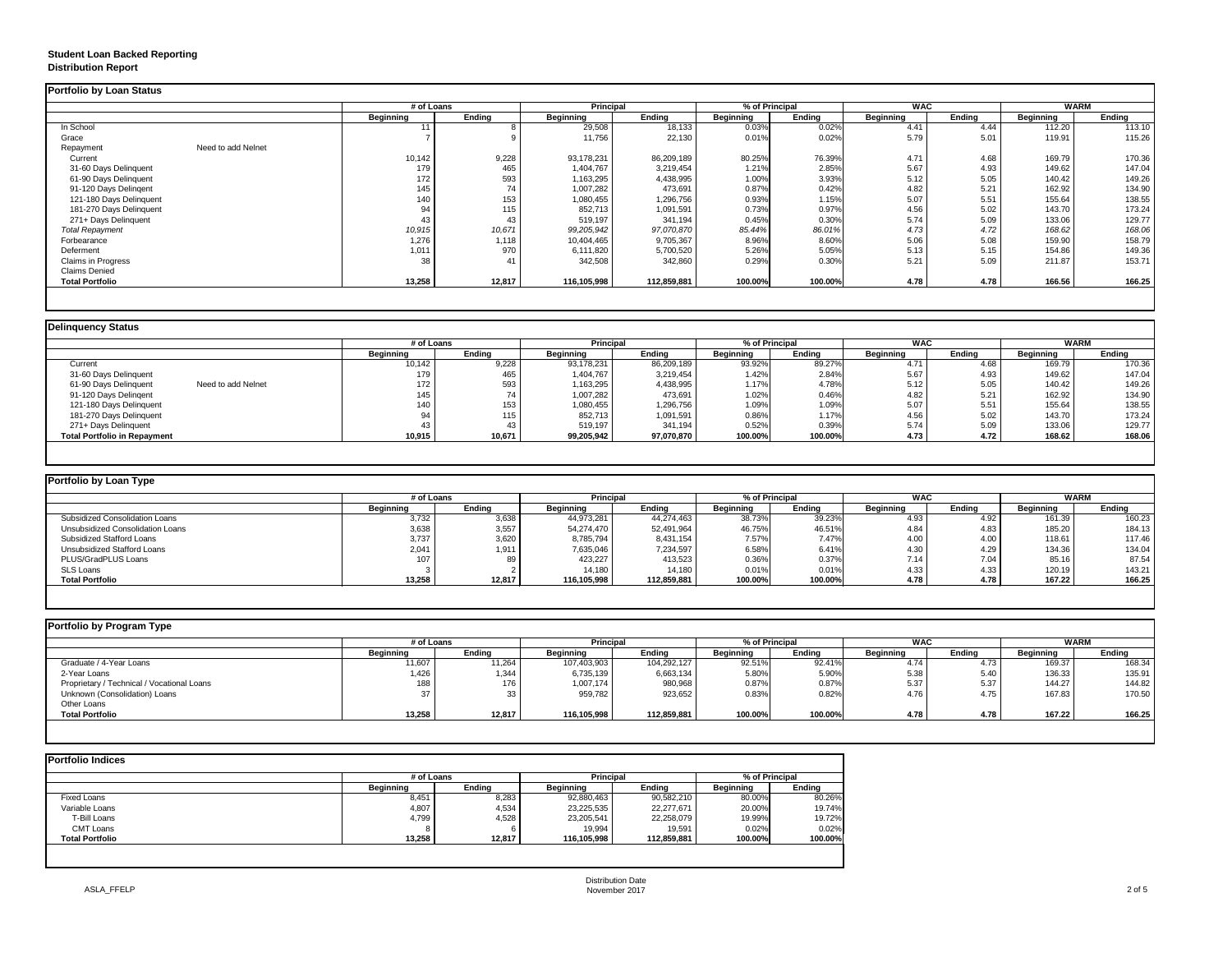**Distribution Date** November 27, 2017<br>**Collection Period** August 1, 2017, through Octobe August 1, 2017, through October 31, 2017

## **Collection Activity**

| <b>Collection Account</b>                                                                    | as of 10/31/2017 |
|----------------------------------------------------------------------------------------------|------------------|
| Beginning Balance - October 1, 2017                                                          | 4,080,971        |
| <b>Collection Amount Received</b>                                                            | 4,621,506        |
| Recoveries                                                                                   |                  |
| Reserve Account                                                                              |                  |
| <b>Excess of Required Reserve Account</b>                                                    |                  |
| Interest on Investment Earnings                                                              | 5,057            |
| Capitalized Interest Account (after a stepdown or release date)                              |                  |
| <b>Acquisition Account</b>                                                                   |                  |
| <b>Payments from Guarantor</b>                                                               |                  |
| Special Allowance payments to Department of Education                                        |                  |
| <b>Consolidate Rebate Fees</b>                                                               | (268, 725)       |
| <b>Transfer Capitalized Interest Fund</b>                                                    |                  |
| Principal payments, interest payments, administration fees, servicing fees, and trustee fees | (4,223,861)      |
| Transfer to Department Rebate Fund                                                           | (338, 811)       |
| Other Amounts Received in Collection                                                         |                  |
| <b>Total Available Funds</b>                                                                 | 3,876,136        |
|                                                                                              |                  |

| <b>Fees Due for Current Period</b> | as of 10/31/2017 |
|------------------------------------|------------------|
| <b>Indenture Trustee Fees</b>      |                  |
| <b>Servicing Fees</b>              | 65,835           |
| <b>Administration Fees</b>         | 9,405            |
| Late Fees                          |                  |
| Other Fees                         |                  |
| <b>Total Fees</b>                  | 75,240           |
|                                    |                  |
| <b>Cumulative Default Rate</b>     | as of 10/31/2017 |

| <b>Current Period's Defaults</b>                                  | 635,764.43    |
|-------------------------------------------------------------------|---------------|
| <b>Cumulative Defaults</b>                                        | 51,980,971.93 |
| Loans for which claims have been filed as of applicable month end | 1,611,116.85  |
| <b>Cumulative Default Rate</b>                                    | 21.12%        |
| Cumulative Recoveries (including reimbursements and collections)  |               |
| <b>Payments from Guarantor</b>                                    | 50,661,633.40 |
| <b>Borrower Recoveries</b>                                        | n/a           |
| <b>Recovery Rate</b>                                              | 97.46%        |
| <b>Cumulative Net Loss</b>                                        | 1,319,338.53  |
| <b>Cumulative Net Loss</b>                                        | 0.54%         |
|                                                                   |               |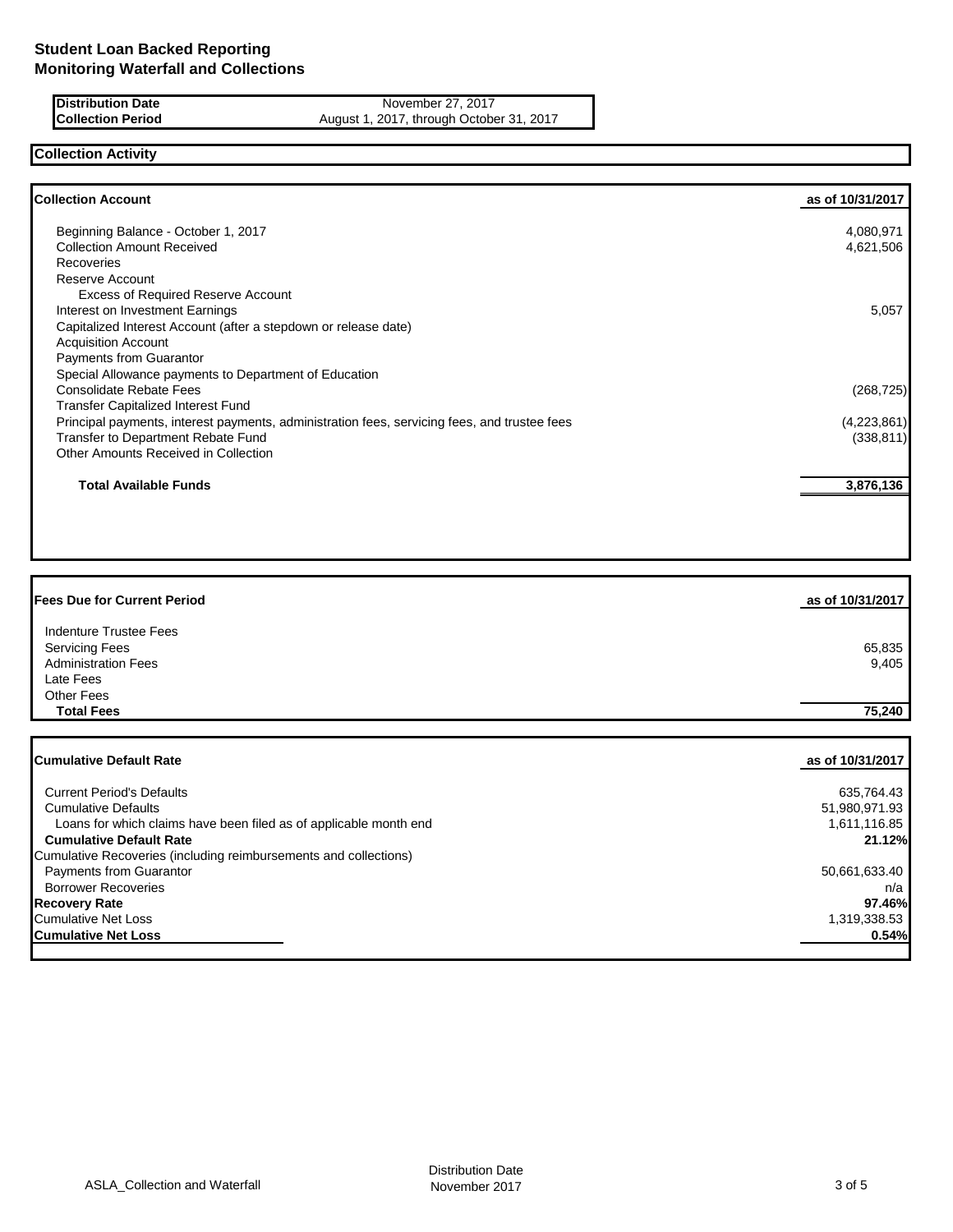## **Waterfall Activity**

| <b>Waterfall for Distribution</b>                                                     | <b>Amount Due</b> | <b>Amount Remaining</b> |
|---------------------------------------------------------------------------------------|-------------------|-------------------------|
| <b>Total Available Funds</b>                                                          |                   | 3,876,136               |
| First: Payment required under any Joint Sharing Agreement                             |                   |                         |
| <b>Second: Trustee Fees</b>                                                           |                   |                         |
| Third: Servicing Fees and Backup Servicing Fees                                       | 65,835            | 3,810,301               |
| <b>Fourth: Administration Fees</b>                                                    | 9,405             | 3,800,896               |
| Fifth: Noteholder Interest                                                            | 566,710.29        | 3,234,186               |
| Sixth: Reinstate the balance of the Reserve Fund up to Specified Reserve Fund Balance |                   |                         |
| Seventh: Noteholder Principal, until paid in full                                     | 3,234,186.71      | (0)                     |
|                                                                                       |                   |                         |

| Quarterly Interest Due                         | 566,710.29   |
|------------------------------------------------|--------------|
|                                                |              |
| Quarterly Interest Paid                        | 566,710.29   |
| <b>Interest Shortfall</b>                      |              |
| Interest Carryover Due                         |              |
| Interest Carryover Paid                        |              |
| <b>Interest Carryover</b>                      |              |
| <b>Quarterly Principal Distribution Amount</b> | 3,234,186.71 |
| <b>Quarterly Principal Paid</b>                | 3,234,186.71 |
| Shortfall                                      |              |
| <b>Total Distribution Amount</b>               | 3,800,897.00 |
|                                                |              |